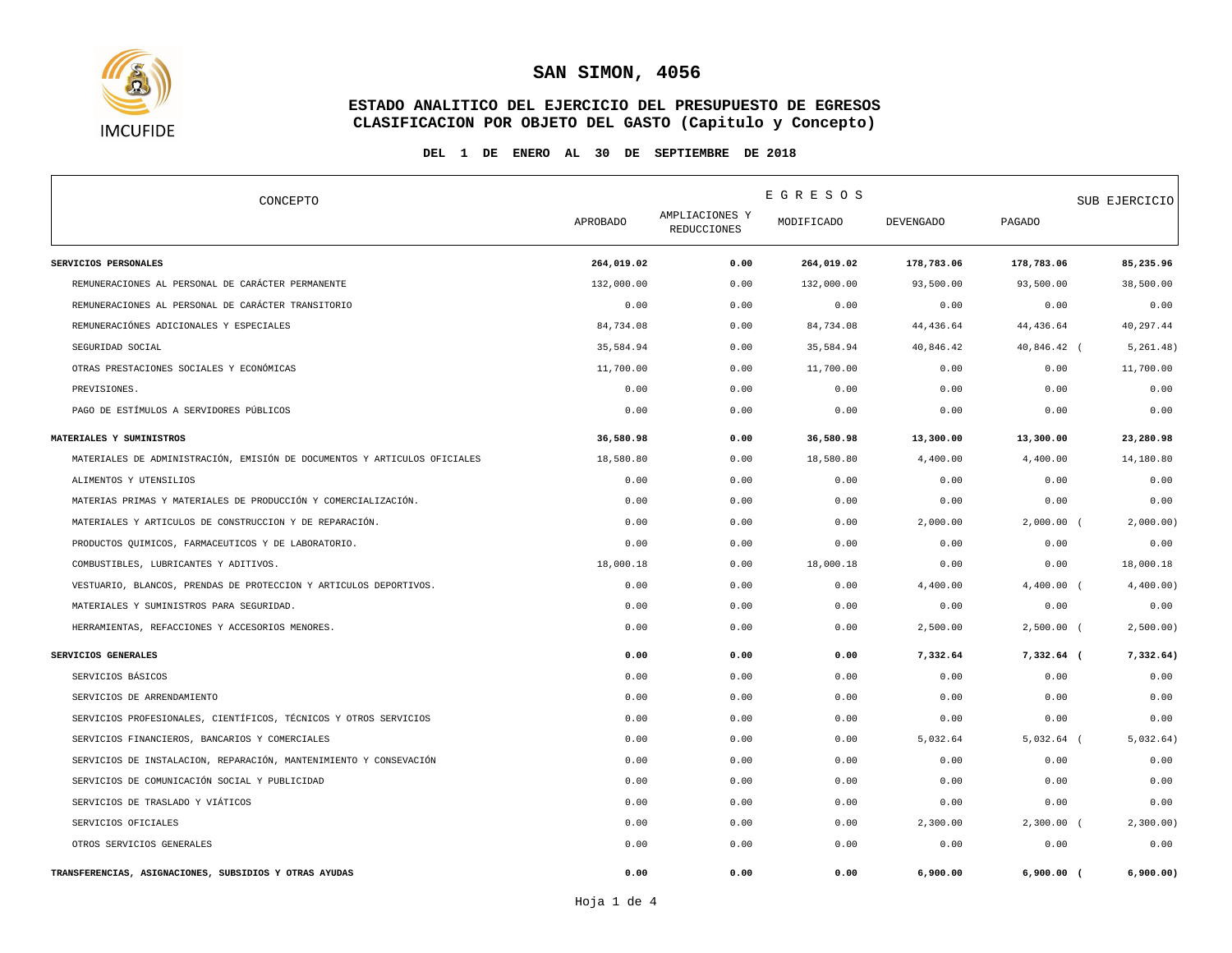

## **ESTADO ANALITICO DEL EJERCICIO DEL PRESUPUESTO DE EGRESOS CLASIFICACION POR OBJETO DEL GASTO (Capitulo y Concepto)**

#### **DEL 1 DE ENERO AL 30 DE SEPTIEMBRE DE 2018**

| CONCEPTO                                                 | EGRESOS         |                                      |            |                  | SUB EJERCICIO |           |
|----------------------------------------------------------|-----------------|--------------------------------------|------------|------------------|---------------|-----------|
|                                                          | <b>APROBADO</b> | AMPLIACIONES Y<br><b>REDUCCIONES</b> | MODIFICADO | <b>DEVENGADO</b> | <b>PAGADO</b> |           |
| TRANSFERENCIAS INTERNAS Y ASIGNACIONES AL SECTOR PÚBLICO | 0.00            | 0.00                                 | 0.00       | 0.00             | 0.00          | 0.00      |
| TRANSFERENCIAS AL RESTO DEL SECTOR PÚBLICO.              | 0.00            | 0.00                                 | 0.00       | 0.00             | 0.00          | 0.00      |
| SUBSIDIOS Y SUBVENCIONES                                 | 0.00            | 0.00                                 | 0.00       | 0.00             | 0.00          | 0.00      |
| AYUDAS SOCIALES                                          | 0.00            | 0.00                                 | 0.00       | 6,900.00         | $6,900.00$ (  | 6,900.00) |
| PENSIONES Y JUBILACIONES                                 | 0.00            | 0.00                                 | 0.00       | 0.00             | 0.00          | 0.00      |
| TRANSFERENCIAS A FIDEICOMISOS, MANDATOS Y OTROS ANÁLOGOS | 0.00            | 0.00                                 | 0.00       | 0.00             | 0.00          | 0.00      |
| TRANSFERENCIAS A LA SEGURIDAD SOCIAL                     | 0.00            | 0.00                                 | 0.00       | 0.00             | 0.00          | 0.00      |
| DONATIVOS                                                | 0.00            | 0.00                                 | 0.00       | 0.00             | 0.00          | 0.00      |
| TRANSFERENCIAS AL EXTERIOR                               | 0.00            | 0.00                                 | 0.00       | 0.00             | 0.00          | 0.00      |
| BIENES MUEBLES, INMUEBLES E INTANGIBLES                  | 0.00            | 0.00                                 | 0.00       | 2,500.00         | $2,500.00$ (  | 2,500.00) |
| MOBILIARIO Y EQUIPO DE ADMINISTRACIÓN                    | 0.00            | 0.00                                 | 0.00       | 0.00             | 0.00          | 0.00      |
| MOBILIARIO Y EQUIPO EDUCACIONAL Y RECREATIVO             | 0.00            | 0.00                                 | 0.00       | 0.00             | 0.00          | 0.00      |
| EQUIPO E INSTRUMENTAL MÉDICO Y DE LABORATORIO            | 0.00            | 0.00                                 | 0.00       | 0.00             | 0.00          | 0.00      |
| VEHÍCULOS Y EQUIPO DE TRANSPORTE                         | 0.00            | 0.00                                 | 0.00       | 0.00             | 0.00          | 0.00      |
| EQUIPO DE DEFENSA Y SEGURIDAD                            | 0.00            | 0.00                                 | 0.00       | 0.00             | 0.00          | 0.00      |
| MAQUINARIA, OTROS EQUIPOS Y HERRAMIENTAS.                | 0.00            | 0.00                                 | 0.00       | 2,500.00         | $2,500.00$ (  | 2,500.00) |
| ACTIVOS BIOLÓGICOS.                                      | 0.00            | 0.00                                 | 0.00       | 0.00             | 0.00          | 0.00      |
| BIENES INMUEBLES                                         | 0.00            | 0.00                                 | 0.00       | 0.00             | 0.00          | 0.00      |
| ACTIVOS INTANGIBLES                                      | 0.00            | 0.00                                 | 0.00       | 0.00             | 0.00          | 0.00      |
| INVERSIÓN PÚBLICA                                        | 0.00            | 0.00                                 | 0.00       | 0.00             | 0.00          | 0.00      |
| OBRA PÚBLICA EN BIENES DE DOMINIO PÚBLICO                | 0.00            | 0.00                                 | 0.00       | 0.00             | 0.00          | 0.00      |
| OBRA PÚBLICA EN BIENES PROPIOS                           | 0.00            | 0.00                                 | 0.00       | 0.00             | 0.00          | 0.00      |
| PROYECTOS PRODUCTIVOS Y ACCIONES DE FOMENTO              | 0.00            | 0.00                                 | 0.00       | 0.00             | 0.00          | 0.00      |
| INVERSIONES FINANCIERAS Y OTRAS PROVISIONES              | 0.00            | 0.00                                 | 0.00       | 0.00             | 0.00          | 0.00      |
| INVERSIONES PARA EL FOMENTO DE ACTIVIDADES PRODUCTIVAS   | 0.00            | 0.00                                 | 0.00       | 0.00             | 0.00          | 0.00      |
| ACCIONES Y PARTICIPACIONES DE CAPITAL                    | 0.00            | 0.00                                 | 0.00       | 0.00             | 0.00          | 0.00      |
| COMPRA DE TÍTULOS Y VALORES                              | 0.00            | 0.00                                 | 0.00       | 0.00             | 0.00          | 0.00      |
| CONCESIÓN DE PRÉSTAMOS                                   | 0.00            | 0.00                                 | 0.00       | 0.00             | 0.00          | 0.00      |
| INVERSIONES EN FIDEICOMISOS, MANDATOS Y OTROS ANALOGOS   | 0.00            | 0.00                                 | 0.00       | 0.00             | 0.00          | 0.00      |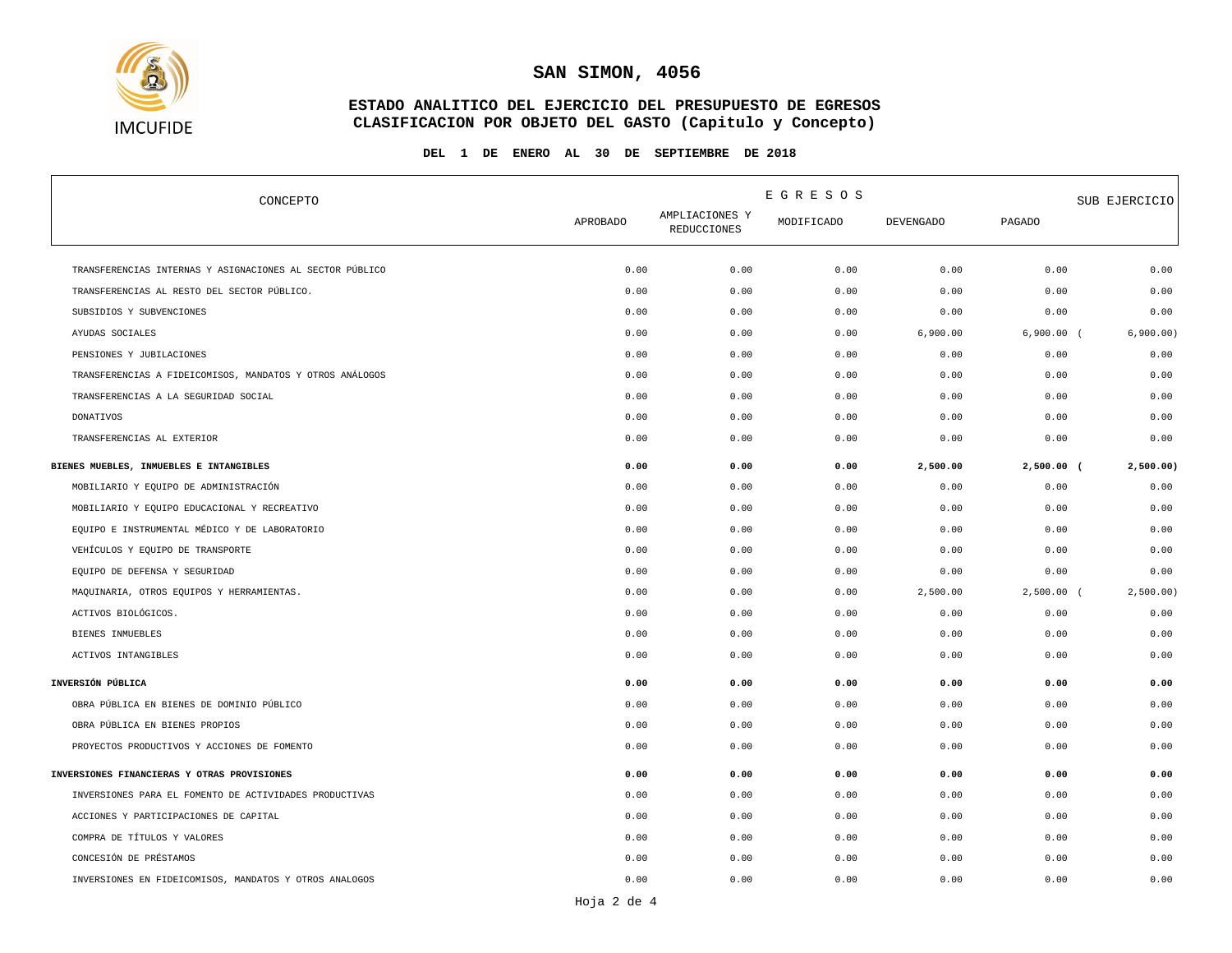

#### **ESTADO ANALITICO DEL EJERCICIO DEL PRESUPUESTO DE EGRESOS CLASIFICACION POR OBJETO DEL GASTO (Capitulo y Concepto)**

#### **DEL 1 DE ENERO AL 30 DE SEPTIEMBRE DE 2018**

| CONCEPTO                                                       |            | E G R E S O S                        |            |                  |            | SUB EJERCICIO |  |
|----------------------------------------------------------------|------------|--------------------------------------|------------|------------------|------------|---------------|--|
|                                                                |            | AMPLIACIONES Y<br><b>REDUCCIONES</b> | MODIFICADO | <b>DEVENGADO</b> | PAGADO     |               |  |
| OTRAS INVERSIONES FINANCIERAS                                  | 0.00       | 0.00                                 | 0.00       | 0.00             | 0.00       | 0.00          |  |
| PROVISIONES PARA CONTINGENCIAS Y OTRAS EROGACIONES ESPECIALES. | 0.00       | 0.00                                 | 0.00       | 0.00             | 0.00       | 0.00          |  |
| PARTICIPACIONES Y APORTACIONES                                 | 0.00       | 0.00                                 | 0.00       | 0.00             | 0.00       | 0.00          |  |
| PARTICIPACIONES.                                               | 0.00       | 0.00                                 | 0.00       | 0.00             | 0.00       | 0.00          |  |
| APORTACIONES                                                   | 0.00       | 0.00                                 | 0.00       | 0.00             | 0.00       | 0.00          |  |
| CONVENIOS                                                      | 0.00       | 0.00                                 | 0.00       | 0.00             | 0.00       | 0.00          |  |
| DEUDA PÚBLICA                                                  | 0.00       | 0.00                                 | 0.00       | 0.00             | 0.00       | 0.00          |  |
| AMORTIZACIÓN DE LA DEUDA PÚBLICA                               | 0.00       | 0.00                                 | 0.00       | 0.00             | 0.00       | 0.00          |  |
| INTERESES DE LA DEUDA PÚBLICA                                  | 0.00       | 0.00                                 | 0.00       | 0.00             | 0.00       | 0.00          |  |
| COMISIONES DE LA DEUDA PÚBLICA                                 | 0.00       | 0.00                                 | 0.00       | 0.00             | 0.00       | 0.00          |  |
| GASTOS DE LA DEUDA PÚBLICA                                     | 0.00       | 0.00                                 | 0.00       | 0.00             | 0.00       | 0.00          |  |
| COSTO POR COBERTURAS                                           | 0.00       | 0.00                                 | 0.00       | 0.00             | 0.00       | 0.00          |  |
| APOYOS FINANCIEROS                                             | 0.00       | 0.00                                 | 0.00       | 0.00             | 0.00       | 0.00          |  |
| ADEUDOS DE EJERCICIOS FISCALES ANTERIORES (ADEFAS)             | 0.00       | 0.00                                 | 0.00       | 0.00             | 0.00       | 0.00          |  |
| TOTAL:                                                         | 300,600.00 | 0.00                                 | 300,600.00 | 208,815.70       | 208,815.70 | 91,784.30     |  |

**DIRECTOR TESORERO**

**C. CRUZ ABISAI GARCIA MARURI P.ADMON. JUAN JOSE MARURI MARTINEZ**

**JUAN DIAZ ARRIAGA**

**RESPONSABLE DE LA UNIDAD DE PLANEACIÓN (UIPPE)**